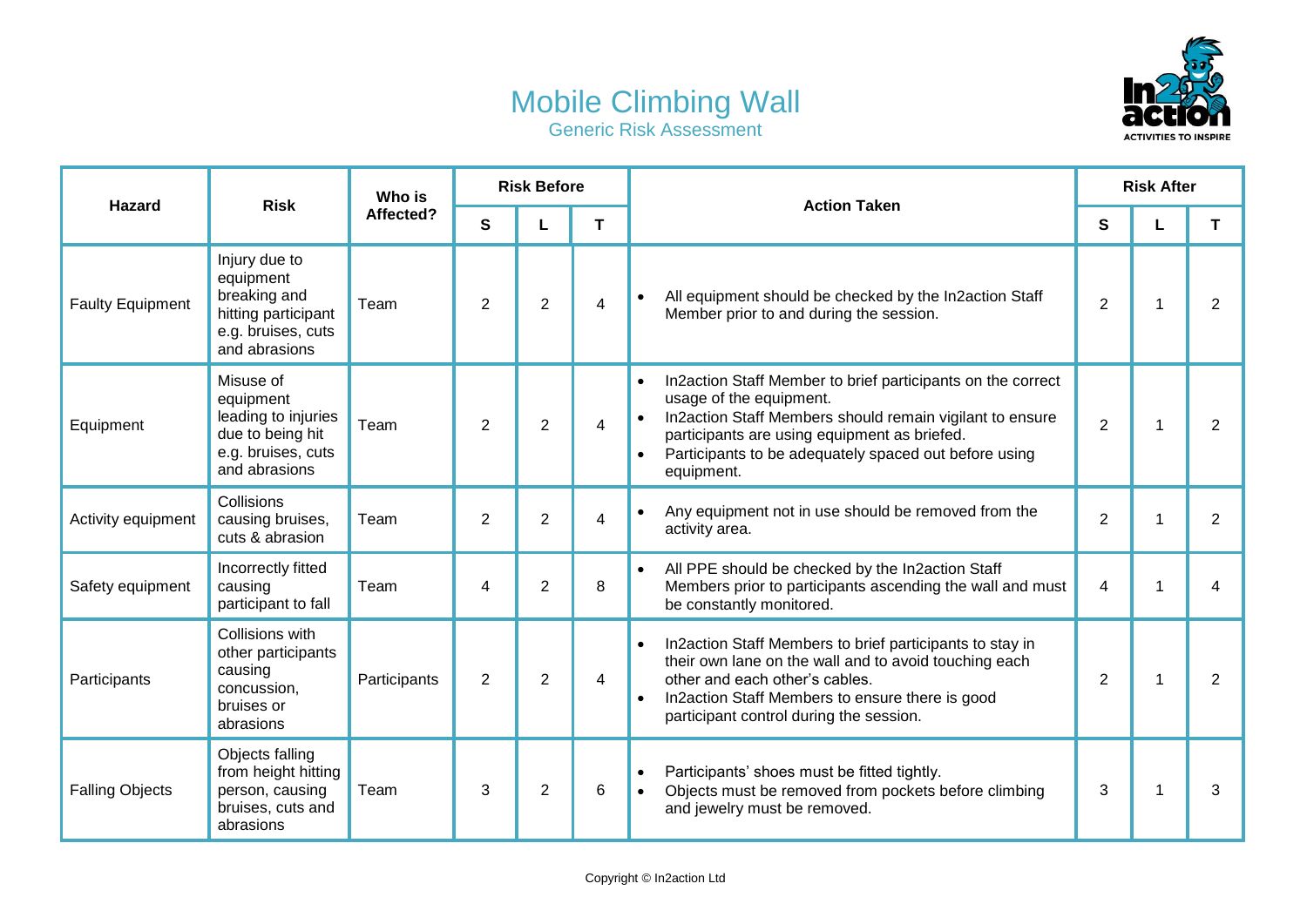| <b>Climbing Wall</b>                         | Collisions with<br>course whilst<br>descending the<br>wall causing<br>bruises, burns<br>and abrasions | Participants | 3 | $\overline{2}$ | 6 | In2action Staff Members to watch participants at all times<br>$\bullet$<br>and brief the participants on how to descend safely,<br>including repelling feet first only and not kicking back off<br>the wall more than 3 foot.       | 3              | 1            | 3 |
|----------------------------------------------|-------------------------------------------------------------------------------------------------------|--------------|---|----------------|---|-------------------------------------------------------------------------------------------------------------------------------------------------------------------------------------------------------------------------------------|----------------|--------------|---|
|                                              | Unsupervised<br>climbing during<br>session times<br>which could lead<br>to falls and thus<br>injuries | Participants | 3 | $\overline{2}$ | 6 | In2action Staff Members to brief the participants not to<br>$\bullet$<br>climb until instructed to do so.<br>In2action Staff Members to remain vigilant at all times.<br>Restrict access to the climb when not directly supervised. | 3              | 1            | 3 |
|                                              | Unsupervised<br>climbing out of<br>session times<br>which could lead<br>to falls and thus<br>injuries | Public       | 4 | $\overline{2}$ | 8 | Climbing wall to be left in a way that makes it secure<br>(cables to be padlocked to wall).<br>Warning signs displayed when course is out of use.                                                                                   | $\overline{4}$ | 2            | 8 |
|                                              | Faulty equipment<br>on wall leading to<br>accidents                                                   | Participants | 4 | $\overline{2}$ | 8 | Wall to be inspected by supplier on an annual basis and<br>certification provided.<br>Wall to be checked on a daily basis by In2action Staff<br>Member and appropriate paperwork completed.                                         | 4              | 1            | 4 |
| Long hair,<br>jewellery or loose<br>clothing | Hazard getting<br>trapped causing<br>injury                                                           | Participants | 3 | $\overline{2}$ | 6 | Long hair needs to be tied back.<br>Jewellery needs to be removed.<br>$\bullet$<br>Loose clothes need to be tucked in.<br>$\bullet$                                                                                                 | 3              | 1            | 3 |
| <b>Surfaces</b>                              | Hard, uneven or<br>slippery surfaces<br>causing slips,<br>trips and falls                             | Team         | 3 | $\overline{2}$ | 6 | Area checked for hazards before session. Participants<br>checked to ensure they are wearing suitable footwear.                                                                                                                      | 3              | 1            | 3 |
| Over-exertion                                | Muscle strains                                                                                        | Participants | 3 | $\overline{2}$ | 6 | In2action Staff Member to ensure a thorough warm-up is<br>carried out prior to the activity starting.                                                                                                                               | 3              | $\mathbf{1}$ | 3 |
| Weather                                      | Risk of sunburn,<br>heat exhaustion<br>and dehydration;<br>or hyperthermia<br>during activity         | Team         | 3 | $\overline{2}$ | 6 | Ensure regular water breaks are taken.<br>If it is hot, ensure participants wear sun cream and hats<br>and there is a shaded area available.<br>If it is cold, ensure participants are wearing suitable<br>clothing to keep warm.   | 3              | 1            | 3 |